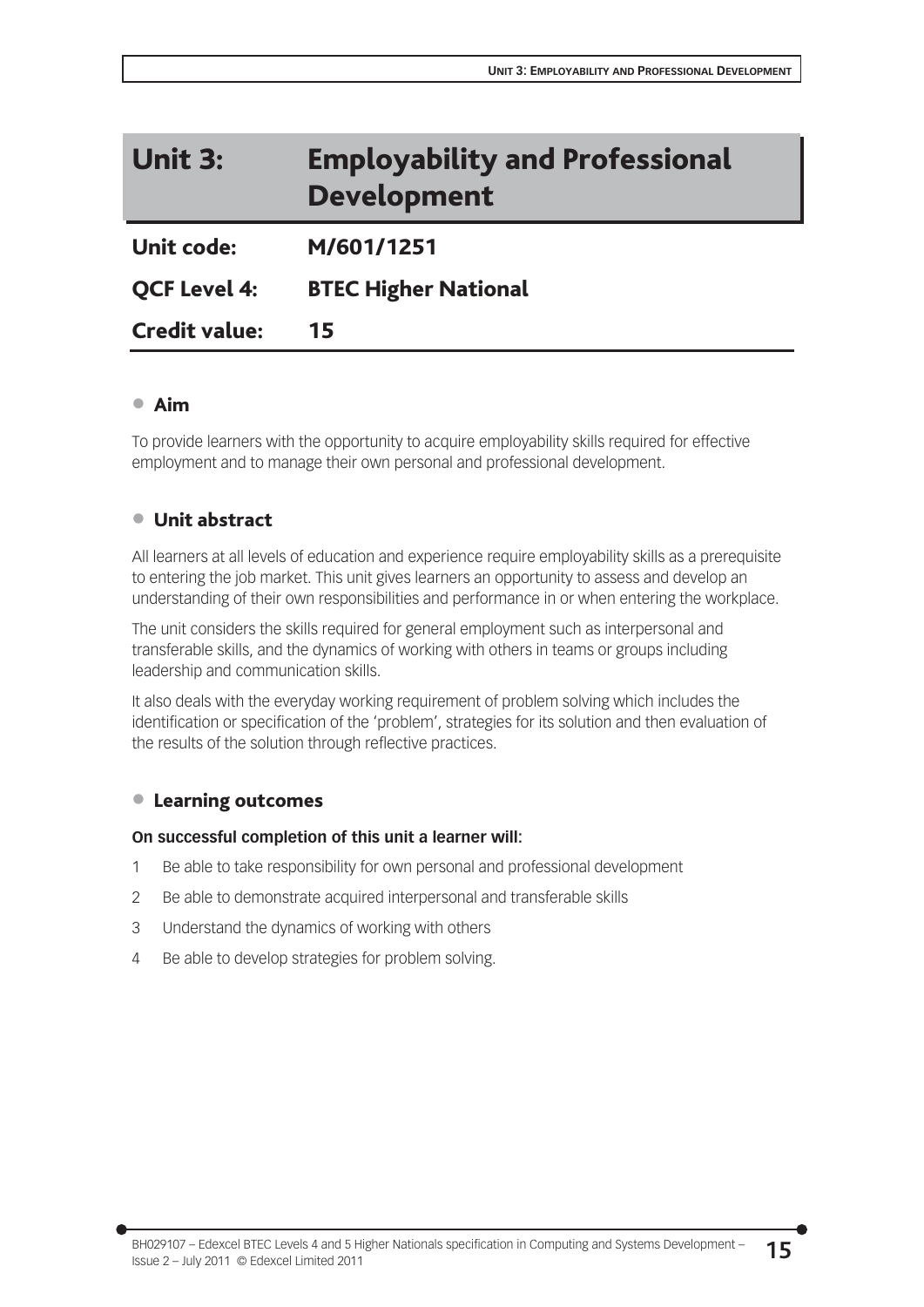# Unit content

## 1 **Be able to take responsibility for own personal and professional development**

*Responsibilities*: own responsibilities eg personal responsibility, direct and indirect relationships and adaptability, decision-making processes and skills, ability to learn and develop within the work role; other eg employment legislation, ethics, employment rights and responsibilities

*Performance objectives*: setting and monitoring performance objectives

*Individual appraisal systems*: uses of performance appraisals eg salary levels and bonus payments, promotion, strengths and weaknesses, training needs; communication; appraisal criteria eg production data, personnel data, judgemental data; rating methods eg ranking, paired comparison, checklist, management by objectives; skills audit (personal profile using appropriate self-assessment tools); evaluating self-management; personal and interpersonal skills; leadership skills

*Motivation and performance*: application and appraisal of motivational theories and techniques, rewards and incentives; manager's role; self-motivational factors.

*Development plan*: current performance; future needs; opportunities and threats to career progression; aims and objectives; achievement dates; review dates; learning programme/activities; action plans; personal development plan

*Portfolio building*: developing and maintaining a personal portfolio

*Transcripts*: maintaining and presenting transcripts including curriculum vitae

# 2 **Be able to demonstrate acquired interpersonal and transferable skills**

*Effective communication*: verbal and non-verbal eg awareness and use of body language, openness and responsiveness, formal and informal feedback to and from colleagues; IT as an effective communication medium; team meetings

*Interpersonal skills*: soft skills eg personal effectiveness, working with others, use of initiative, negotiating skills, assertiveness skills, social skills

*Time management*: prioritising workloads; setting work objectives; using time effectively; making and keeping appointments; reliable estimates of task time

# 3 **Understand the dynamics of working with others**

*Working with others*: nature and dynamics of team and group work; informal and formal settings; purpose of teams and groups eg long-term corporate objectives/strategy; problem solving and short-term development projects; flexibility/adaptability; team player

*Teams and team building*: selecting team members eg specialist roles, skill and style/approach mixes; identification of team/work group roles; stages in team development eg team building, identity, loyalty, commitment to shared beliefs, team health evaluation; action planning; monitoring and feedback; coaching skills; ethics; effective leadership skills, eg, setting direction, setting standards, motivating, innovative, responsive, effective communicator, reliability, consistency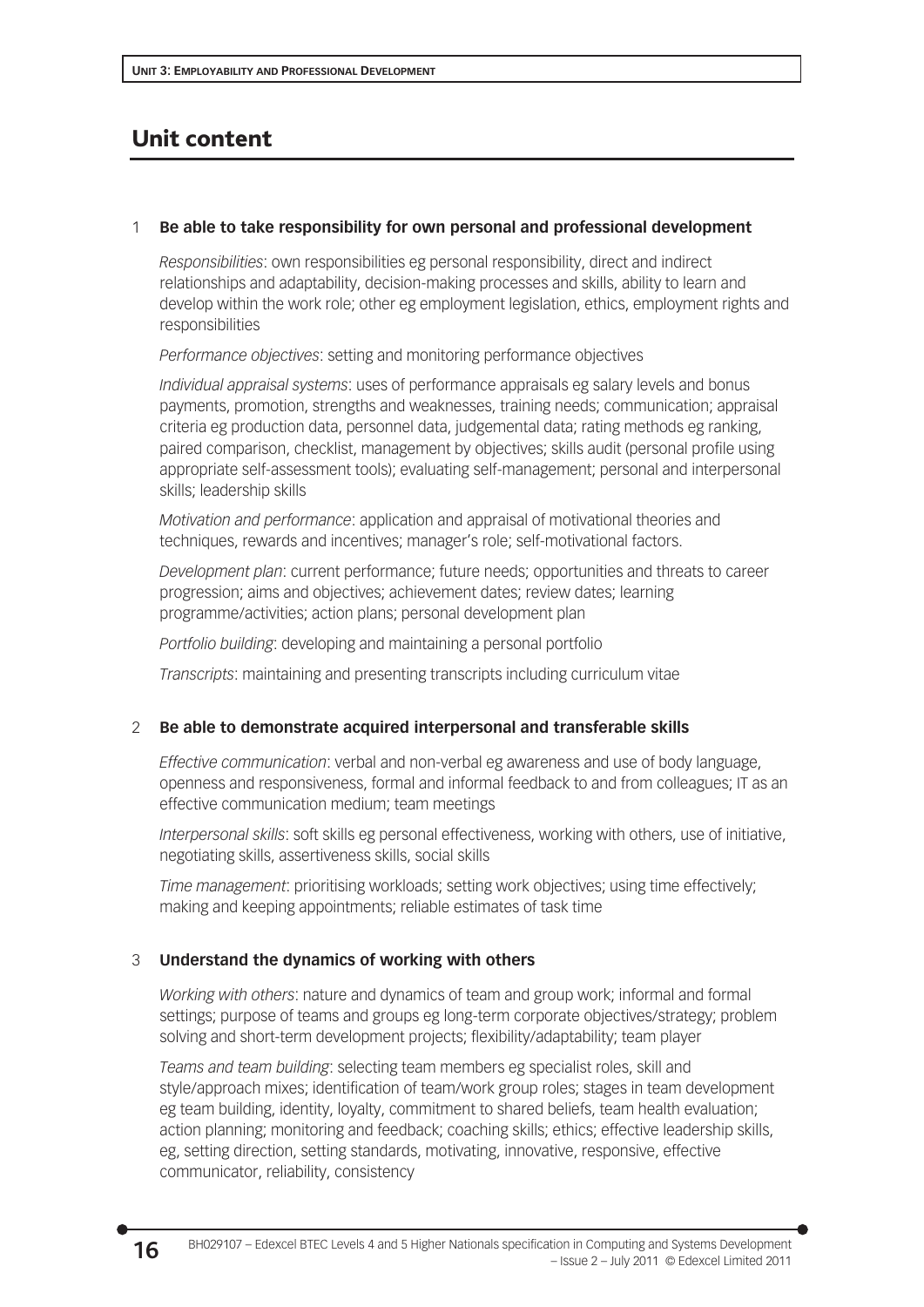#### 4 **Be able to develop strategies for problem solving**

*Specification of the problem*: definition of the problem; analysis and clarification

*Identification of possible outcomes*: identification and assessment of various alternative outcomes

*Tools and methods*: problem-solving methods and tools

*Plan and implement*: sources of information; solution methodologies; selection and implementation of the best corrective action eg timescale, stages, resources, critical path analysis

*Evaluation*: evaluation of whether the problem was solved or not; measurement of solution against specification and desired outcomes; sustainability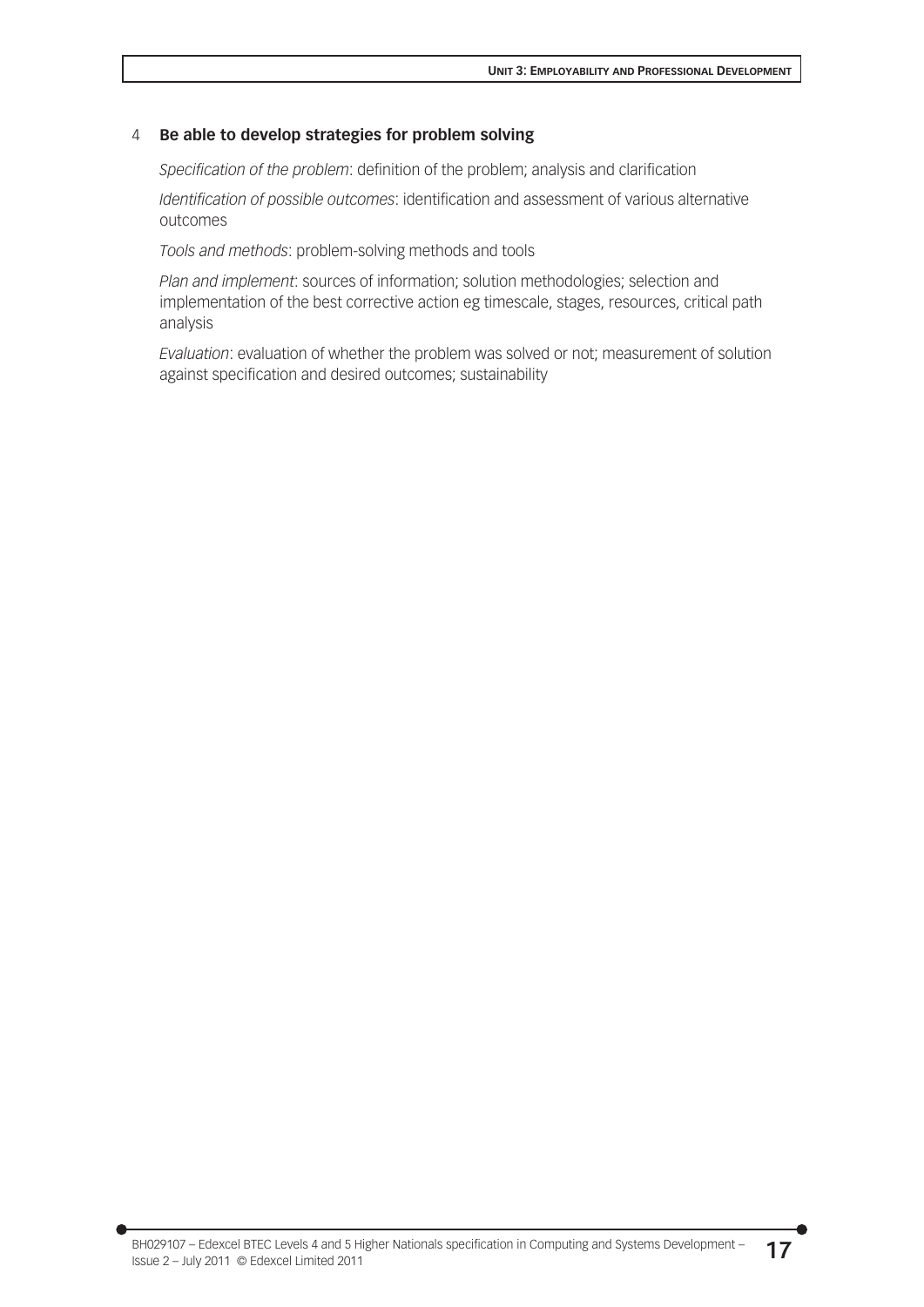# Learning outcomes and assessment criteria

| <b>Learning outcomes</b>                                                                              | Assessment criteria for pass<br>The learner can:                                                                                |  |
|-------------------------------------------------------------------------------------------------------|---------------------------------------------------------------------------------------------------------------------------------|--|
| On successful completion of<br>this unit a learner will:                                              |                                                                                                                                 |  |
| LO <sub>1</sub><br>Be able to take responsibility for<br>own personal and professional<br>development | 1.1 reflect on own current skills and competencies against<br>professional standards and organisational objectives              |  |
|                                                                                                       | 1.2 evaluate own development needs and the activities<br>required to meet them                                                  |  |
|                                                                                                       | 1.3 devise a personal and professional development plan<br>based on identified needs                                            |  |
|                                                                                                       | 1.4 reflect on own development against original aims and<br>objectives set in the personal and professional<br>development plan |  |
| LO <sub>2</sub><br>Be able to demonstrate<br>acquired interpersonal and<br>transferable skills        | communicate in a variety of styles and appropriate manner<br>2.1<br>at various levels                                           |  |
|                                                                                                       | 2.2 demonstrate effective time management strategies                                                                            |  |
| LO <sub>3</sub>                                                                                       | 3.1<br>analyse team dynamics, discussing the roles people play                                                                  |  |
| Understand the dynamics of<br>working with others                                                     | in a team and how they can work together to achieve<br>shared goals                                                             |  |
|                                                                                                       | 3.2 discuss alternative ways to complete tasks and achieve<br>team goals                                                        |  |
| LO4<br>Be able to develop strategies for<br>problem solving                                           | 4.1 review tools and methods for developing solutions to<br>problems                                                            |  |
|                                                                                                       | 4.2 develop an appropriate strategy for resolving a particular<br>problem                                                       |  |
|                                                                                                       | 4.3 evaluate the potential impact on the business of<br>implementing the strategy.                                              |  |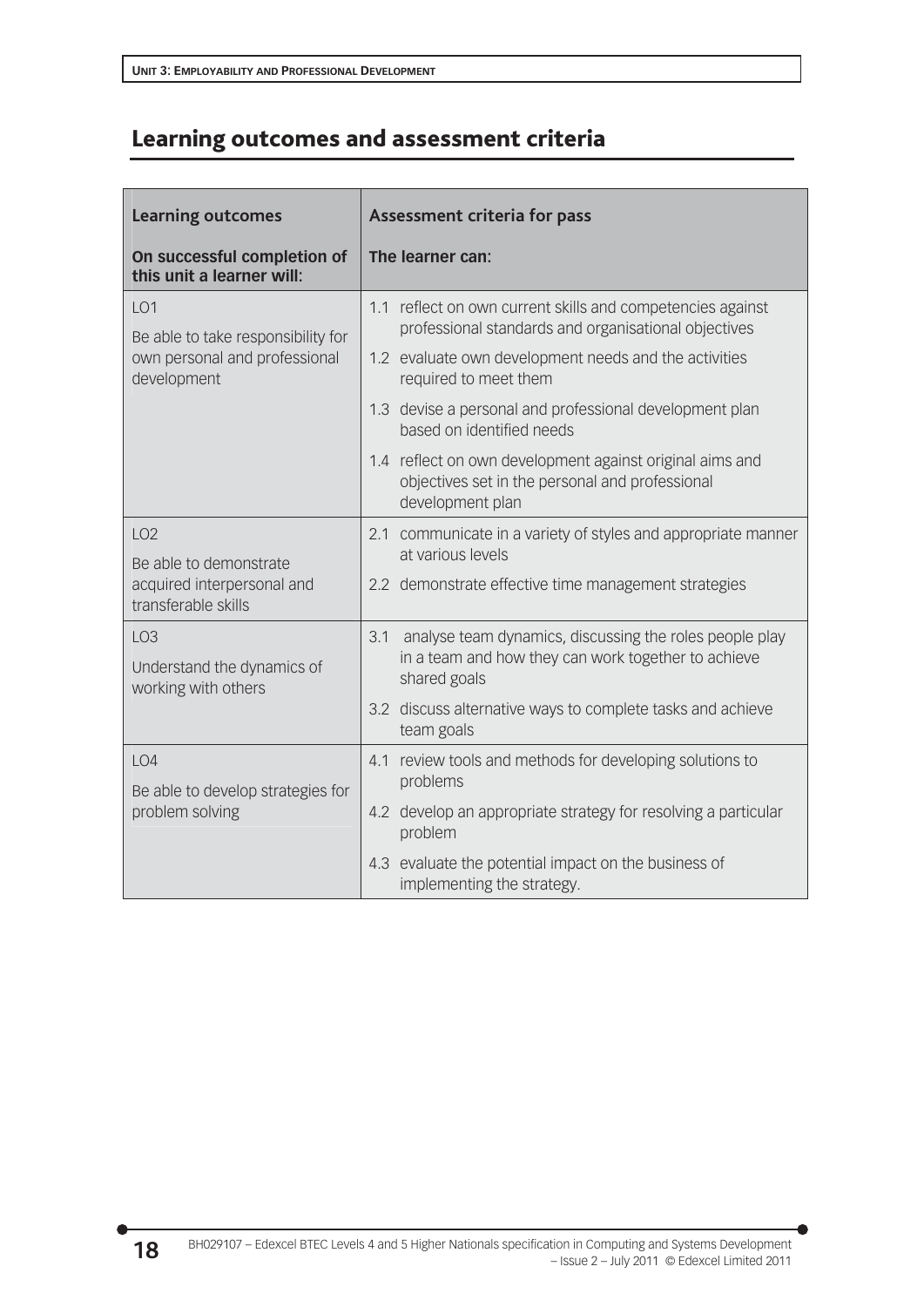# Guidance

# Links to National Occupational Standards, other BTEC units, other BTEC qualifications and other relevant units and qualifications

The learning outcomes associated with this unit are closely linked with:

| Level 3                                                  | Level 4                                               | Level 5                                                     |
|----------------------------------------------------------|-------------------------------------------------------|-------------------------------------------------------------|
| Unit 1: Communication and<br>Employability Skills for IT | Unit 3: Employability and<br>Professional Development | Unit 4: Project Design,<br>Implementation and<br>Evaluation |
|                                                          |                                                       | Unit 50: Work-based<br>Experience                           |

It also links with the following Asset Skills cross-sectoral Employability Matrix:

- Plan and manage time, money and other resources to achieve goals
- Find and suggest new ways to achieve goals and get the job done and achieve goals
- Plan for and achieve your learning goals
- Understand the roles people play in a group and how you can best work with them
- Lead or support and motivate a team to achieve high standards
- Find new and creative ways to solve a problem.

### Essential requirements

Access to a range of work-related exemplars (for example appraisal and development systems, team health checks, job descriptions, action plans, communication strategies, etc) would be of assistance in delivering this unit. Case studies based on relevant sectors, workshops, career talks and work-based mentors would also be useful in the teaching and learning aspect of the unit.

Learners can generate assessment evidence through a range of possible activities including individual work placements, project management, research reports, development of case studies, the process of working with others (eg employee – supervisor roles, teamwork, group work) and everyday communication within the workplace.